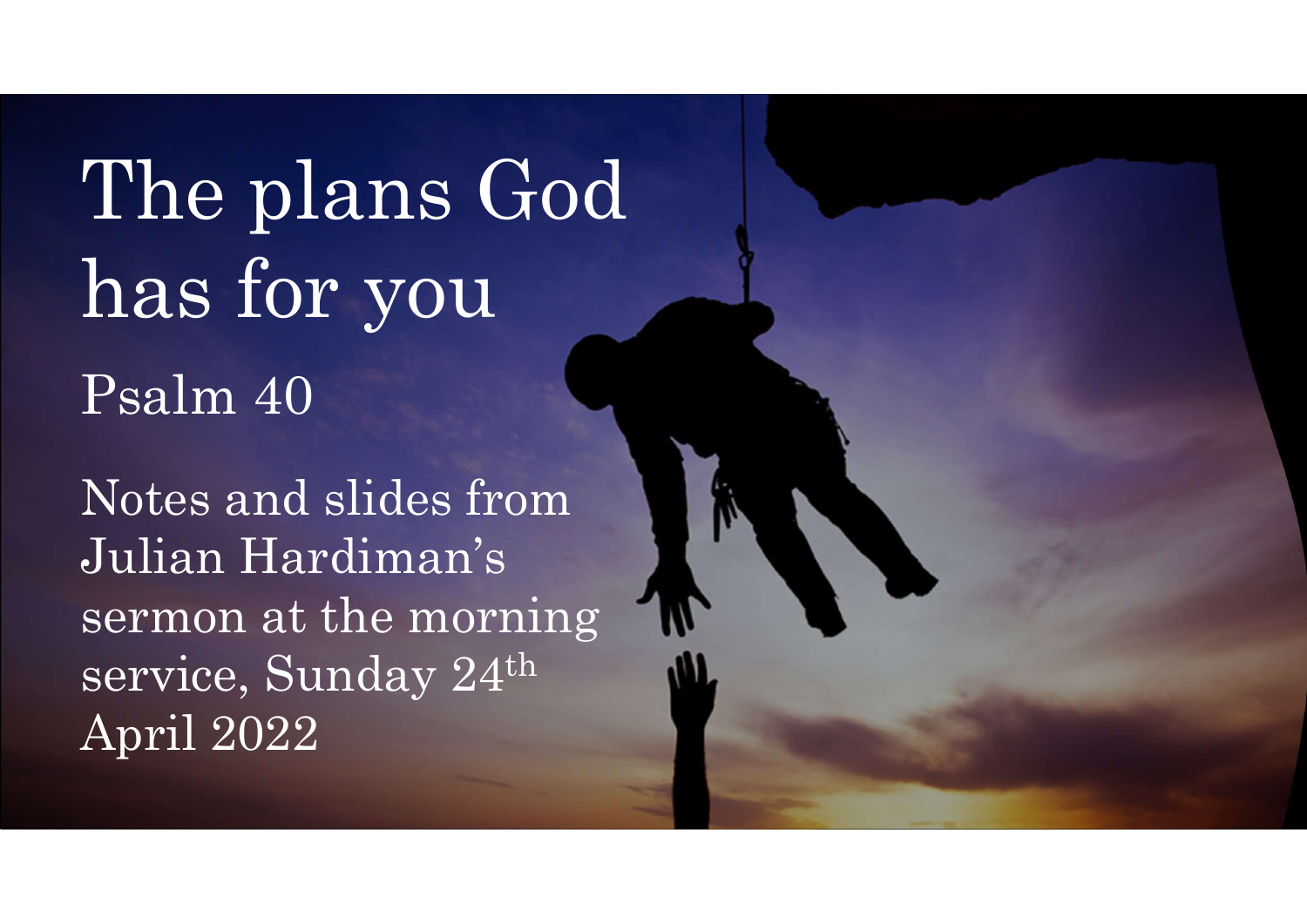His love, in time past, Forbids me to think He'll leave me at last In trouble to sink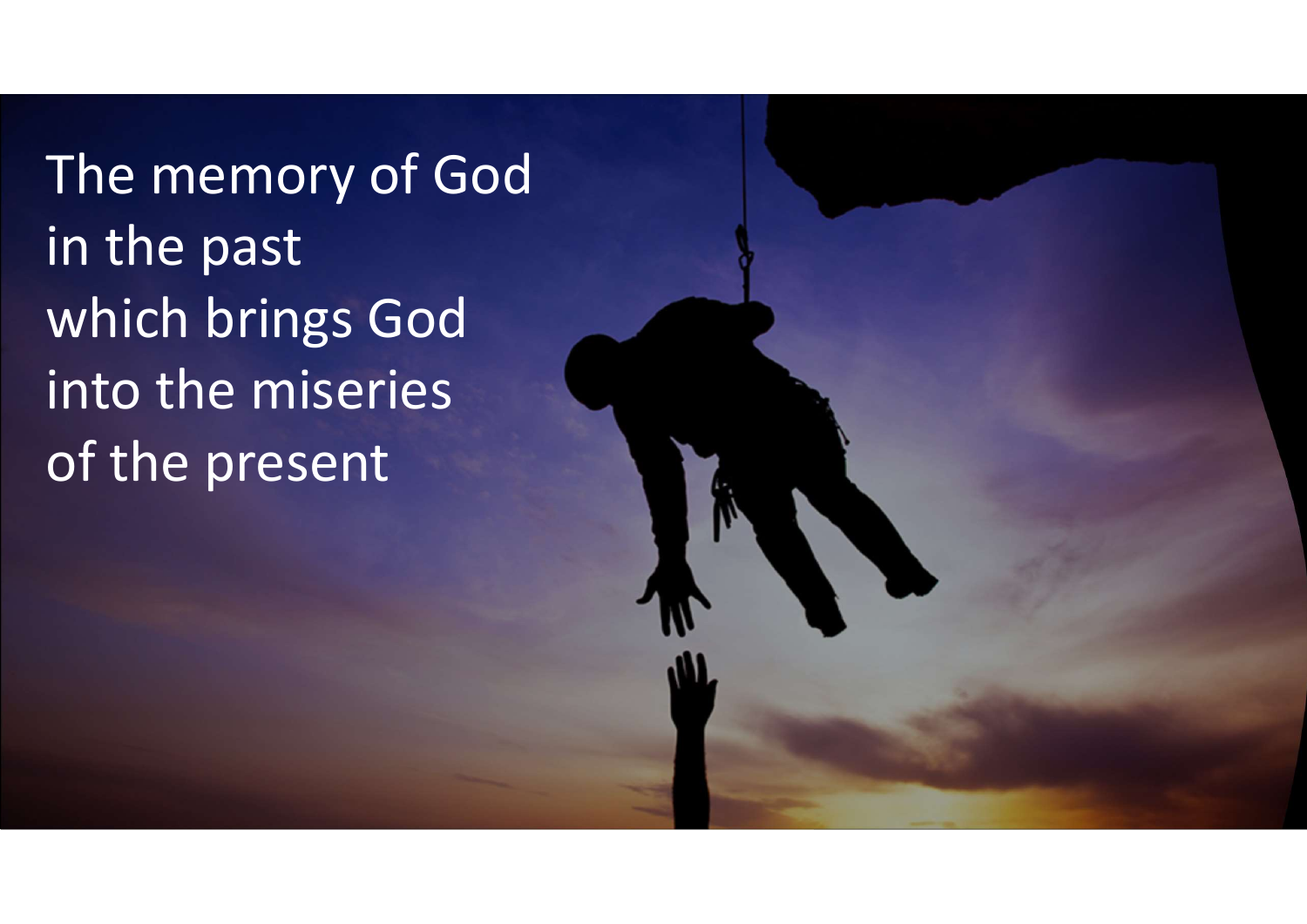<sup>1</sup> I waited patiently  $\begin{array}{l} \text{1 I waited patiently} \ \text{for the Lord;} \ \text{he turned to me} \end{array}$ he turned to me and heard my cry. <sup>2</sup> He lifted me out of the slimy pit, <sup>1</sup> I waited patiently<br>for the Lord;<br>he turned to me<br>and heard my cry.<br><sup>2</sup> He lifted me<br>out of the simy pit,<br>out of the mud and mire;<br>he set my feet on a rock <sup>1</sup> I waited patiently<br>for the Lord;<br>he turned to me<br>and heard my cry.<br><sup>2</sup> He lifted me<br>out of the slimy pit,<br>out of the mud and mire;<br>he set my feet on a rock<br>and gave me and gave me he turned to me<br>
and heard my cry.<br>
<sup>2</sup> He lifted me<br>
out of the slimy pit,<br>
out of the mud and mire;<br>
he set my feet on a rock<br>
and gave me<br>
a firm place to stand.

### Remembering Mud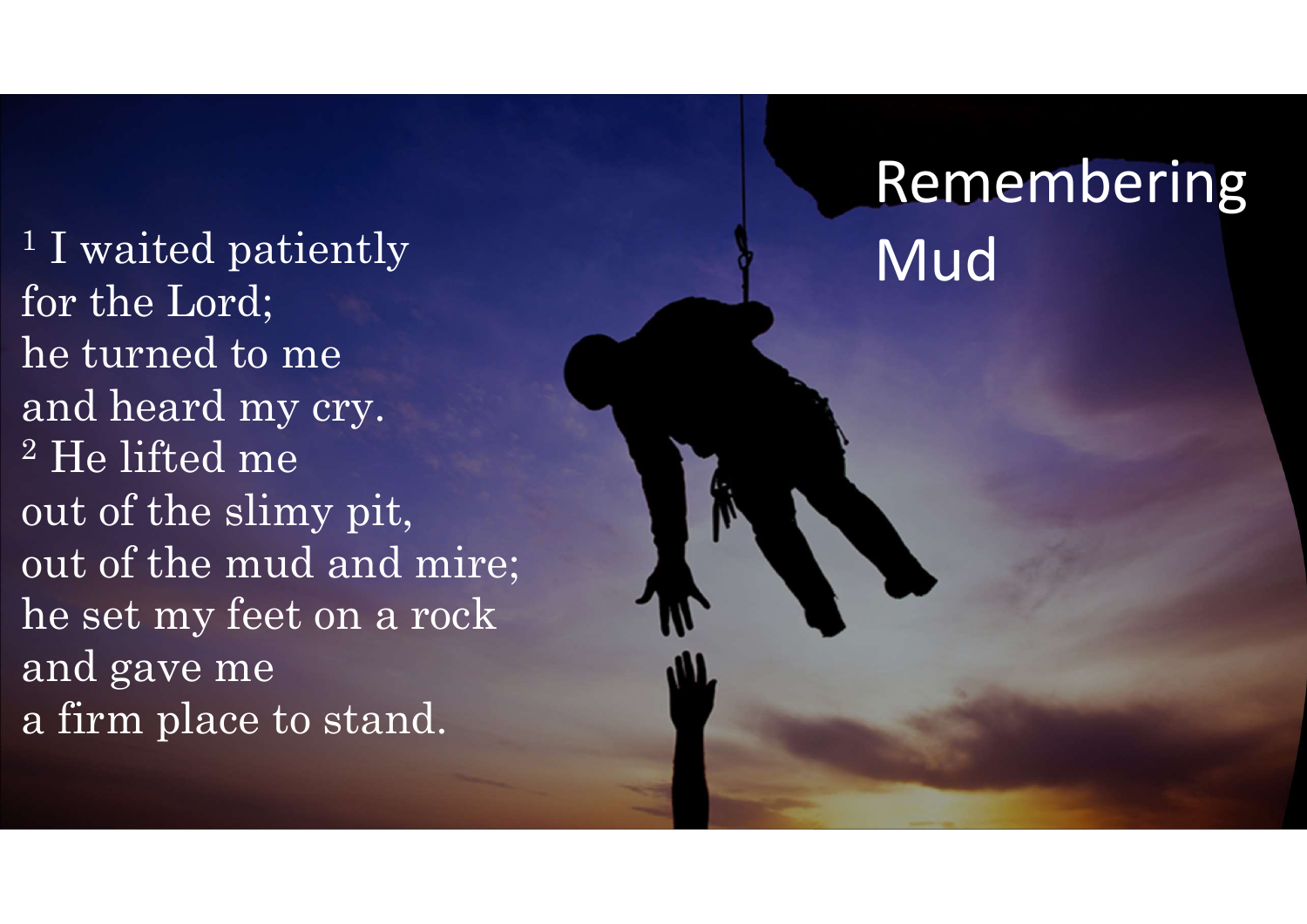<sup>1</sup> I waited  $\frac{1}{1}$  I waited<br>patiently for<br>the Lord;<br>he turned to me and  $\begin{array}{l} \text{1 I waited}\ \text{patically for}\ \text{the Lord;} \ \text{he turned to me and}\ \text{hoord m} \text{w} \text{ or}\ \end{array}$ he turned to me and heard my cry. <sup>2</sup> He lifted me out of the slimy pit, <sup>1</sup> I waited<br>patiently for<br>the Lord;<br>he turned to me and<br>heard my cry.<br><sup>2</sup> He lifted me out of<br>the slimy pit,<br>out of the mud and<br>mire;<br>he set my feet on a mire; the Lord;<br>
he turned to me and<br>
heard my cry.<br>
<sup>2</sup> He lifted me out of<br>
the slimy pit,<br>
out of the mud and<br>
mire;<br>
he set my feet on a<br>
rock and gave me a<br>
firm place to stand rock and gave me a heard my cry.<br>
<sup>2</sup> He lifted me out of<br>
the slimy pit,<br>
out of the mud and<br>
mire;<br>
he set my feet on a<br>
rock and gave me a<br>
firm place to stand.

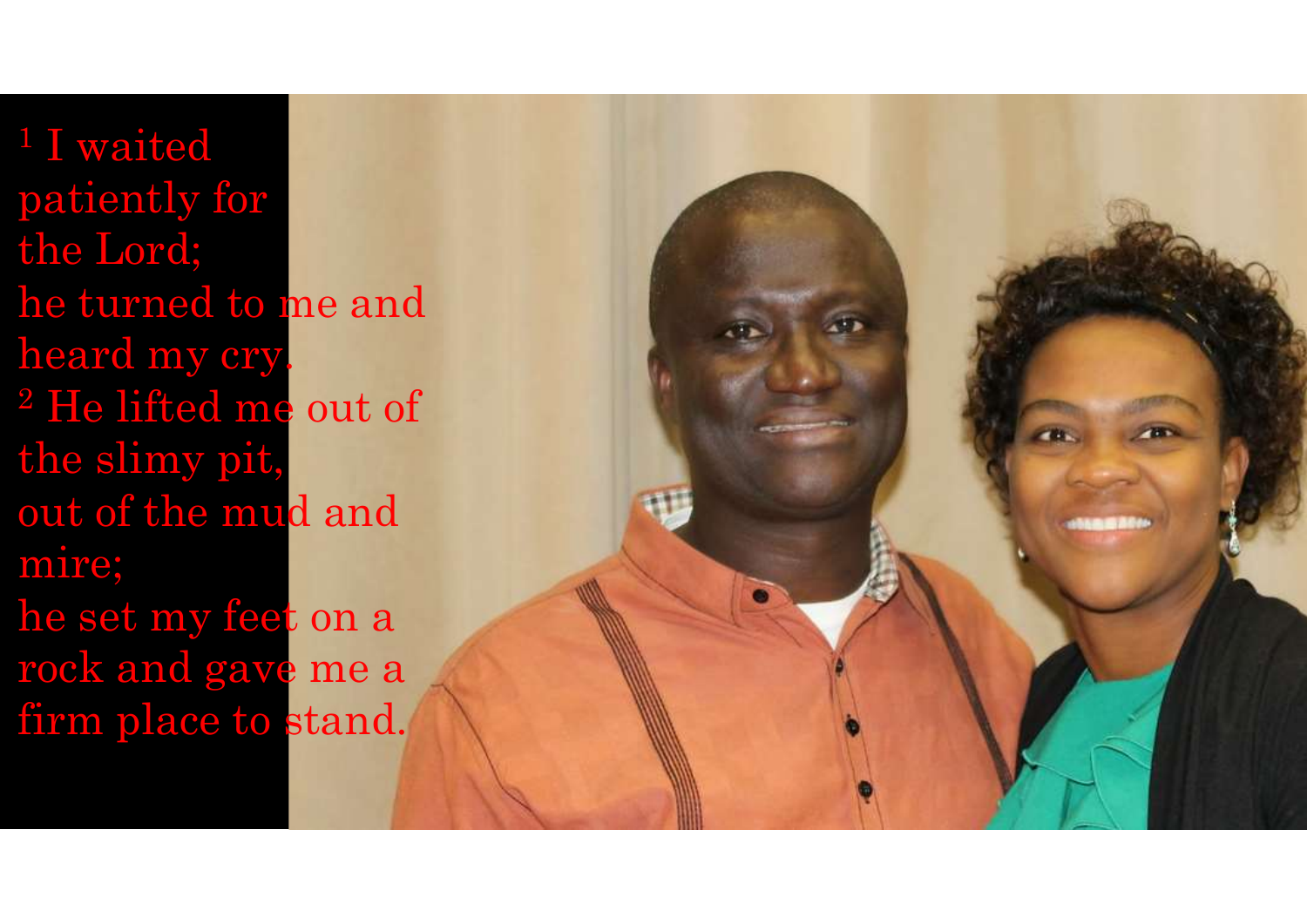<sup>1</sup> I waited patiently  $\begin{array}{l} \text{1 I waited patiently} \ \text{for the Lord;} \ \text{he turned to me} \end{array}$ he turned to me and heard my cry. <sup>2</sup> He lifted me out of the slimy pit, <sup>1</sup> I waited patiently<br>for the Lord;<br>he turned to me<br>and heard my cry.<br><sup>2</sup> He lifted me<br>out of the simy pit,<br>out of the mud and mire;<br>he set my feet on a rock <sup>1</sup> I waited patiently<br>for the Lord;<br>he turned to me<br>and heard my cry.<br><sup>2</sup> He lifted me<br>out of the slimy pit,<br>out of the mud and mire;<br>he set my feet on a rock<br>and gave me and gave me he turned to me<br>
and heard my cry.<br>
<sup>2</sup> He lifted me<br>
out of the slimy pit,<br>
out of the mud and mire;<br>
he set my feet on a rock<br>
and gave me<br>
a firm place to stand.

# Remembering Waiting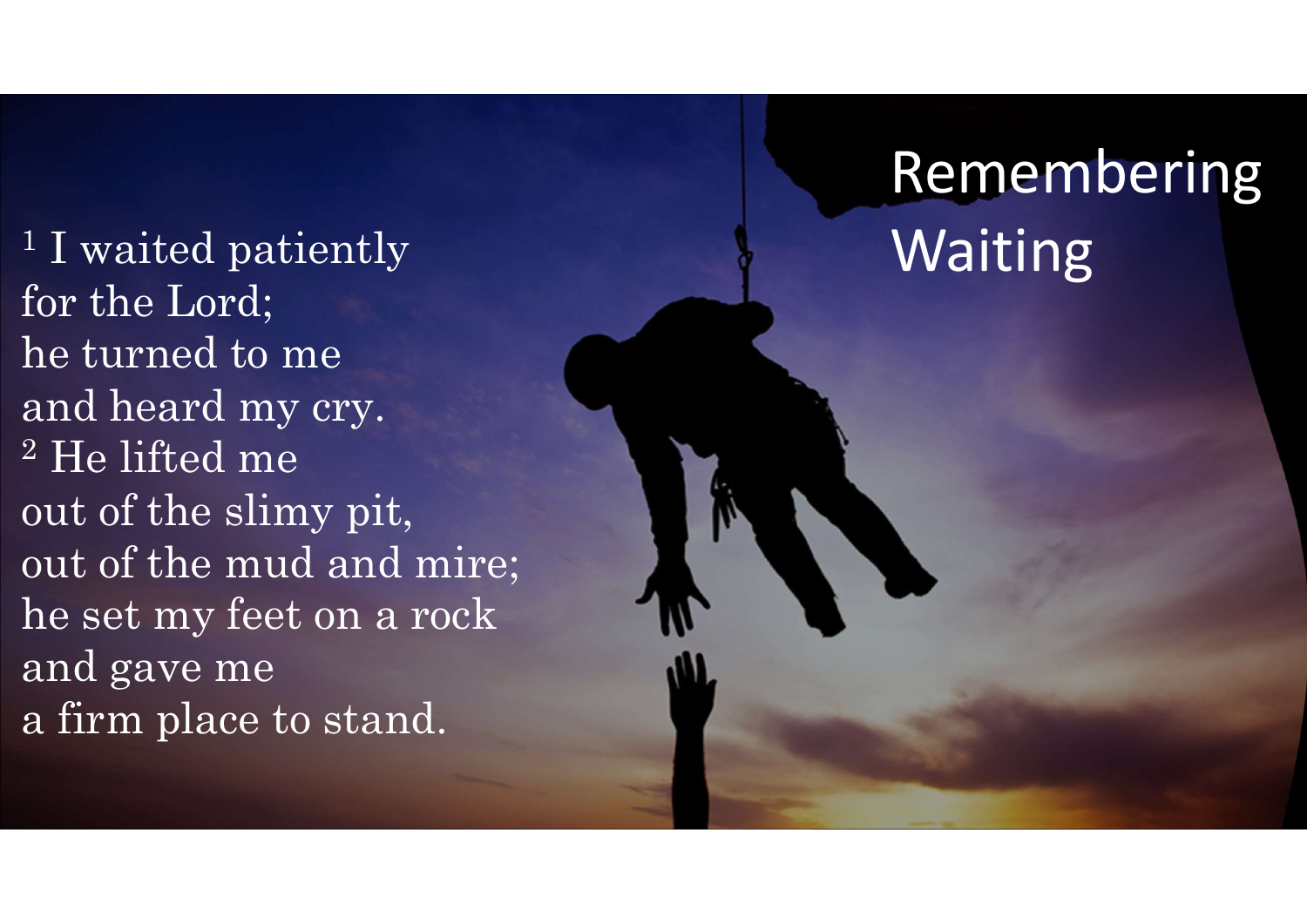<sup>1</sup> I waited patiently  $\begin{array}{l} \text{1 I waited patiently} \ \text{for the Lord;} \ \text{he turned to me} \end{array}$ he turned to me and heard my cry. <sup>2</sup> He lifted me out of the slimy pit, <sup>1</sup> I waited patiently<br>for the Lord;<br>he turned to me<br>and heard my cry.<br><sup>2</sup> He lifted me<br>out of the simy pit,<br>out of the mud and mire;<br>he set my feet on a rock <sup>1</sup> I waited patiently<br>for the Lord;<br>he turned to me<br>and heard my cry.<br><sup>2</sup> He lifted me<br>out of the slimy pit,<br>out of the mud and mire;<br>he set my feet on a rock<br>and gave me and gave me he turned to me<br>
and heard my cry.<br>
<sup>2</sup> He lifted me<br>
out of the slimy pit,<br>
out of the mud and mire;<br>
he set my feet on a rock<br>
and gave me<br>
a firm place to stand.

#### Remembering **Deliverance**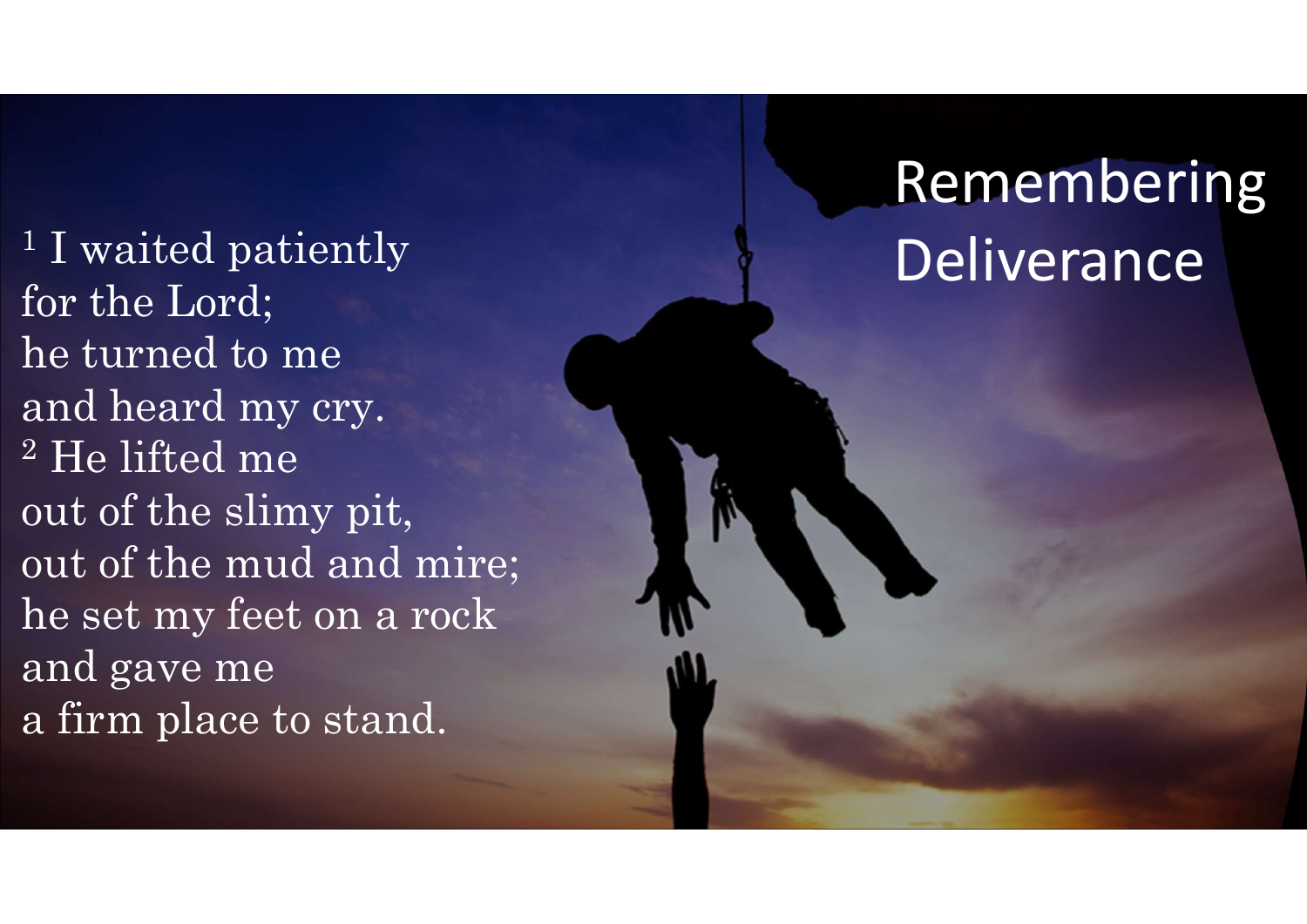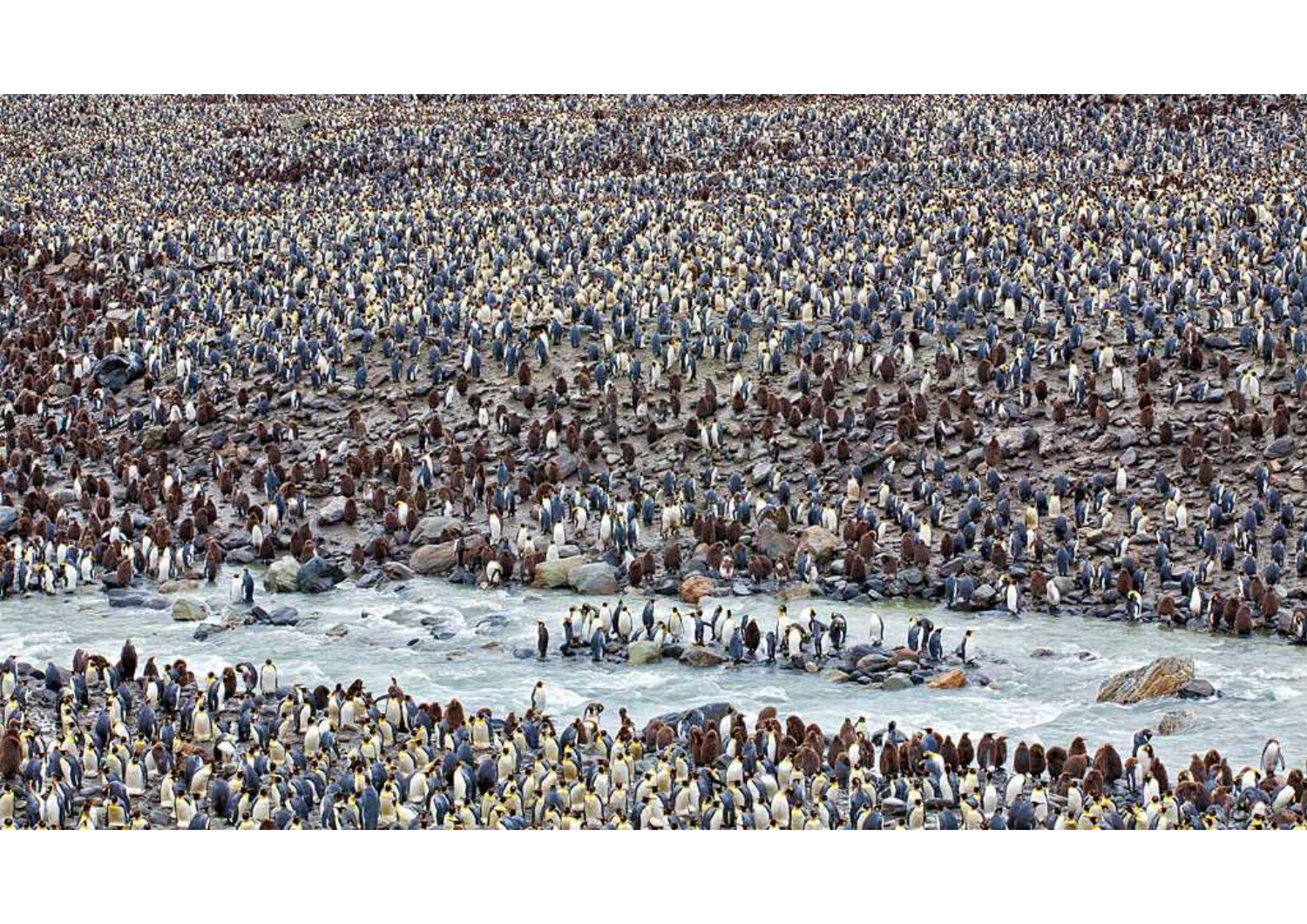<sup>3</sup> He put a new song in my mouth, a hymn of praise to our God. Ie put a new song in my mouth,<br>a hymn of praise to our God.<br>Many will see and fear the Lord<br>and put their trust in him. Ie put a new song in my mouth,<br>a hymn of praise to our God.<br>Many will see and fear the Lord<br>and put their trust in him.<br>Blessed is the one <sup>4</sup> Blessed is the one Fractional Henrich School and put their trust in him.<br>
When their trust in him.<br>
Sessed is the one who trusts in the Lord,<br>
who does not look to the proud,<br>
to these who turn aside to false and a state of the school of the who does not look to the proud, to those who turn aside to false gods. a hymn of praise to our God.<br>
Many will see and fear the Lord<br>
and put their trust in him.<br>
<sup>4</sup> Blessed is the one<br>
who trusts in the Lord,<br>
who does not look to the proud,<br>
to those who turn aside to false gods.<br>
<sup>5</sup> Many Many will see and fear the Lord<br>and put their trust in him.<br>Blessed is the one<br>who trusts in the Lord,<br>who does not look to the proud,<br>to those who turn aside to false gods.<br>Many, Lord my God,<br>are the wonders you have done the things you planned for us. Represent is the one who trusts in the Lord,<br>who does not look to the proud, since who turn aside to false gods.<br>Many, Lord my God,<br>are the wonders you have done, the things you planned for us.<br>None can compare with you;<br>w were I to speak and tell of your deeds, who does not look to the proud,<br>to those who turn aside to false gods.<br>Many, Lord my God,<br>are the wonders you have done,<br>the things you planned for us.<br>None can compare with you;<br>were I to speak and tell of your deeds,<br>the

# Remembering Singing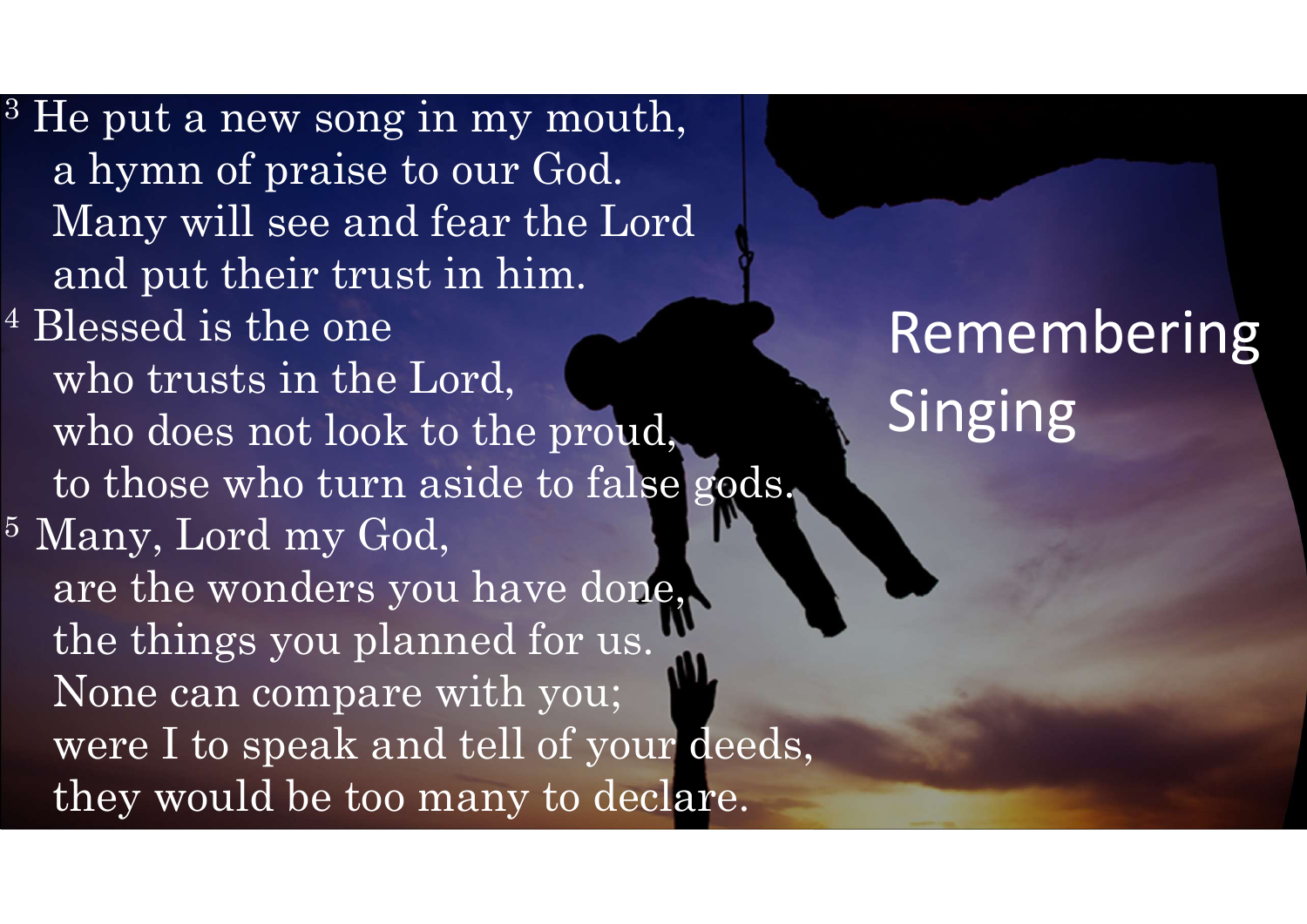<sup>6</sup> Sacrifice and offering you did  $^6$  Sacrifice and offering you did<br>not desire— but my ears you<br>have opened— burnt <sup>6</sup> Sacrifice and offering you did<br>not desire— but my ears you<br>have opened— burnt<br>offerings and sin offerings you  $\begin{array}{ll}\n ^6\text{Sacrifice and offering you did} \n \text{not desire—but my ears you} \n \text{have opened—but my ears you} \n \text{where} \n \text{offerings and sin offerings you} \n \text{did not require.} \n \end{array}$ <sup>6</sup> Sacrifice and offering you did<br>
not desire— but my ears you<br>
have opened— burnt<br>
offerings and sin offerings you<br>
did not require.<br>
<sup>7</sup> Then I said, "Here I am, I have<br>
come— it is written about me in<br>
the scroll.<br>  $8$ 

did not require.

<sup>7</sup> Then I said, "Here I am, I have the scroll. ot desire— but my ears you<br>
ave opened— burnt<br>
fferings and sin offerings you<br>
id not require.<br>
Then I said, "Here I am, I have<br>
ome— it is written about me in<br>
he scroll.<br>
I desire to do your will, my God;<br>
your law is wi

<sup>8</sup>I desire to do your will, my God; your law is within my heart."

# Remembering Recommitment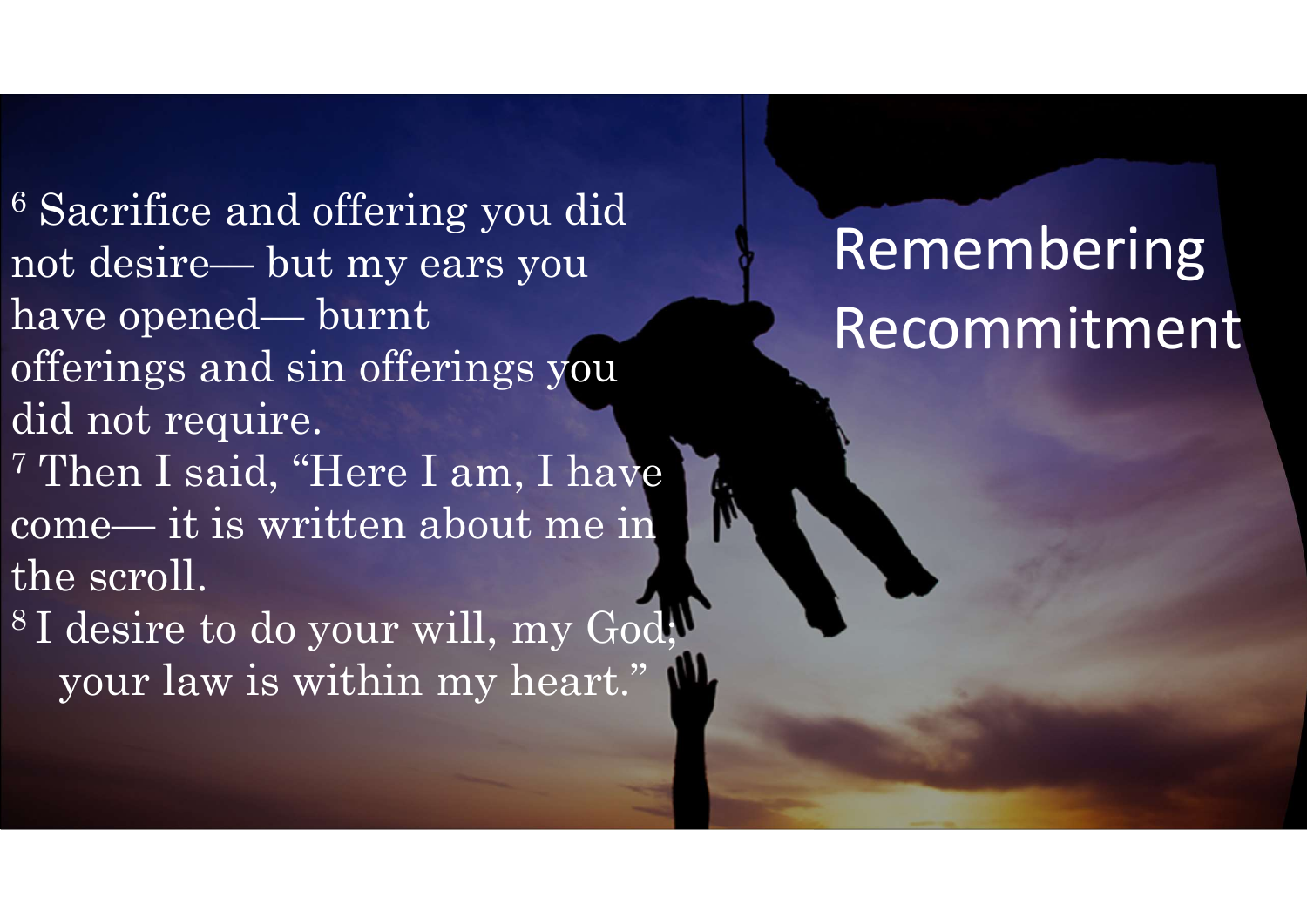<sup>9</sup>I proclaim your saving acts in I proclaim your saving acts in<br>e great assembly; I do not seal the great assembly; I do not seal <sup>9</sup>I proclaim your saving acts in<br>the great assembly; I do not seal<br>my lips, LORD, as you know.<br><sup>10</sup> I do not hide your <sup>10</sup> I do not hide your righteousness in my heart; I <sup>9</sup> I proclaim your saving acts in<br>the great assembly; I do not seal<br>my lips, LORD, as you know.<br> $\frac{10}{10}$  I do not hide your<br>righteousness in my heart; I<br>speak of your faithfulness and<br>your saving help.<br>I do not cancel your saving help. <sup>9</sup>I proclaim your saving acts in<br>the great assembly; I do not seal<br>my lips, LORD, as you know.<br><sup>10</sup> I do not hide your<br>righteousness in my heart; I<br>speak of your faithfulness and<br>your saving help.<br>I do not conceal your l the great assembly; I do not seal<br>my lips, LORD, as you know.<br><sup>10</sup> I do not hide your<br>righteousness in my heart; I<br>speak of your faithfulness and<br>your saving help.<br>I do not conceal your love and<br>your faithfulness from the assembly.

#### Remembering Testimony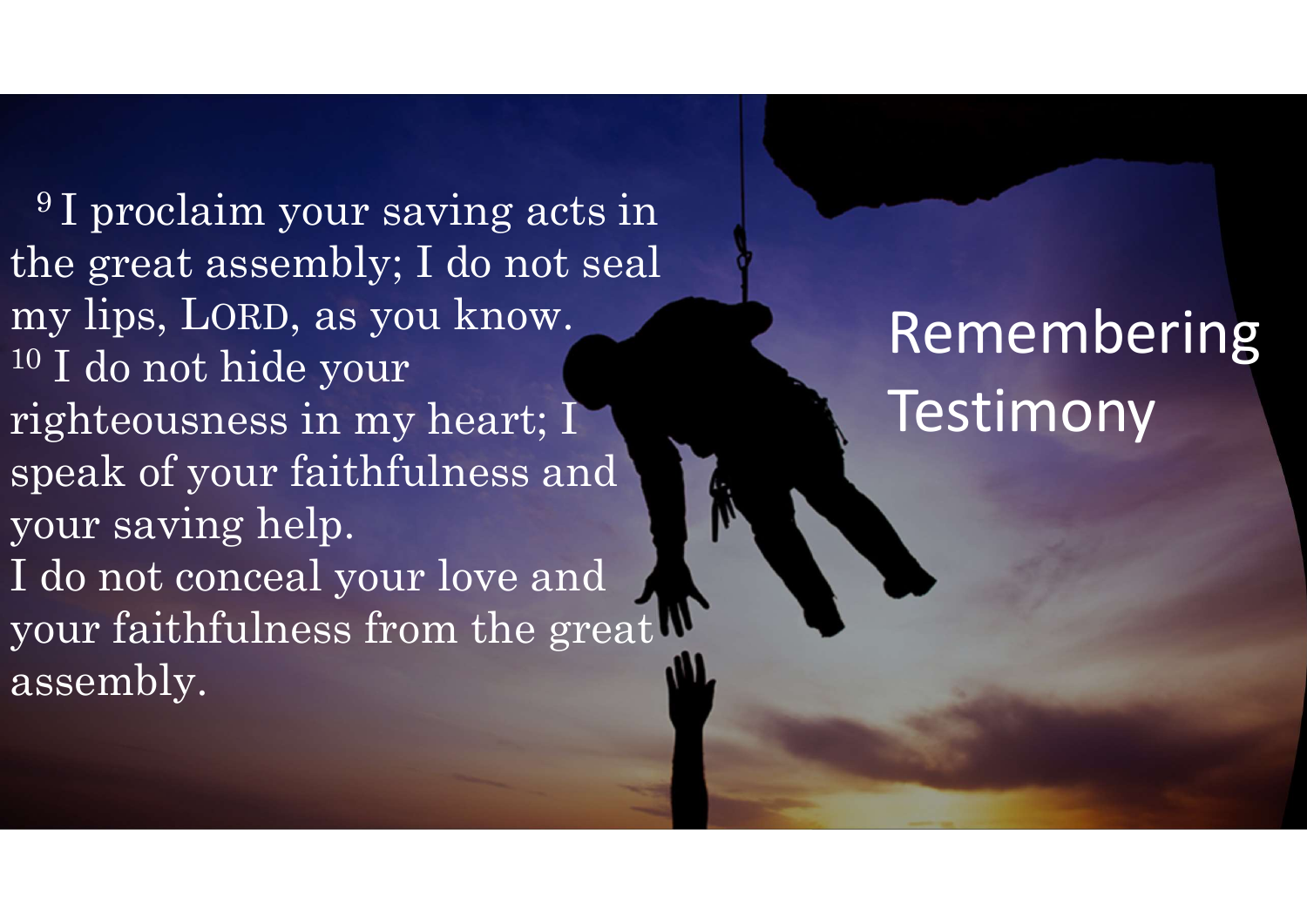<sup>11</sup> Do not withhold your <sup>11</sup> Do not withhold your<br>
mercy from me, LORD; may<br>
your love and<br>
faithfulness always  $^{11}$  Do not withhold your<br>mercy from me, LORD; may<br>your love and<br>faithfulness always <sup>11</sup> Do not withhold your<br>mercy from me, LORD; may<br>your love and<br>faithfulness always<br>protect me.<br> $\frac{12}{12}$  For troubles without <sup>11</sup> Do not withhold your<br>mercy from me, LORD; may<br>your love and<br>faithfulness always<br>protect me.<br><sup>12</sup> For troubles without <sup>11</sup> Do not withhold your<br>mercy from me, LORD; may<br>your love and<br>faithfulness always<br>protect me.<br> $12$  For troubles without<br>number surround me; my sins<br>howe evertaken me, and I The 1<br>
11 Do not withhold your<br>
mercy from me, LORD; may<br>
your love and<br>
faithfulness always<br>
protect me.<br>
12 For troubles without<br>
12 For troubles without<br>
the surround me; my sins<br>
have overtaken me, and I have overtaken me, and I cannot see. They are more than the hairs of my head, Faithfulness always<br>
protect me.<br>
<sup>12</sup> For troubles without<br>
number surround me; my sins<br>
have overtaken me, and I<br>
cannot see. They are more<br>
than the hairs of my head,<br>
and my heart fails within me.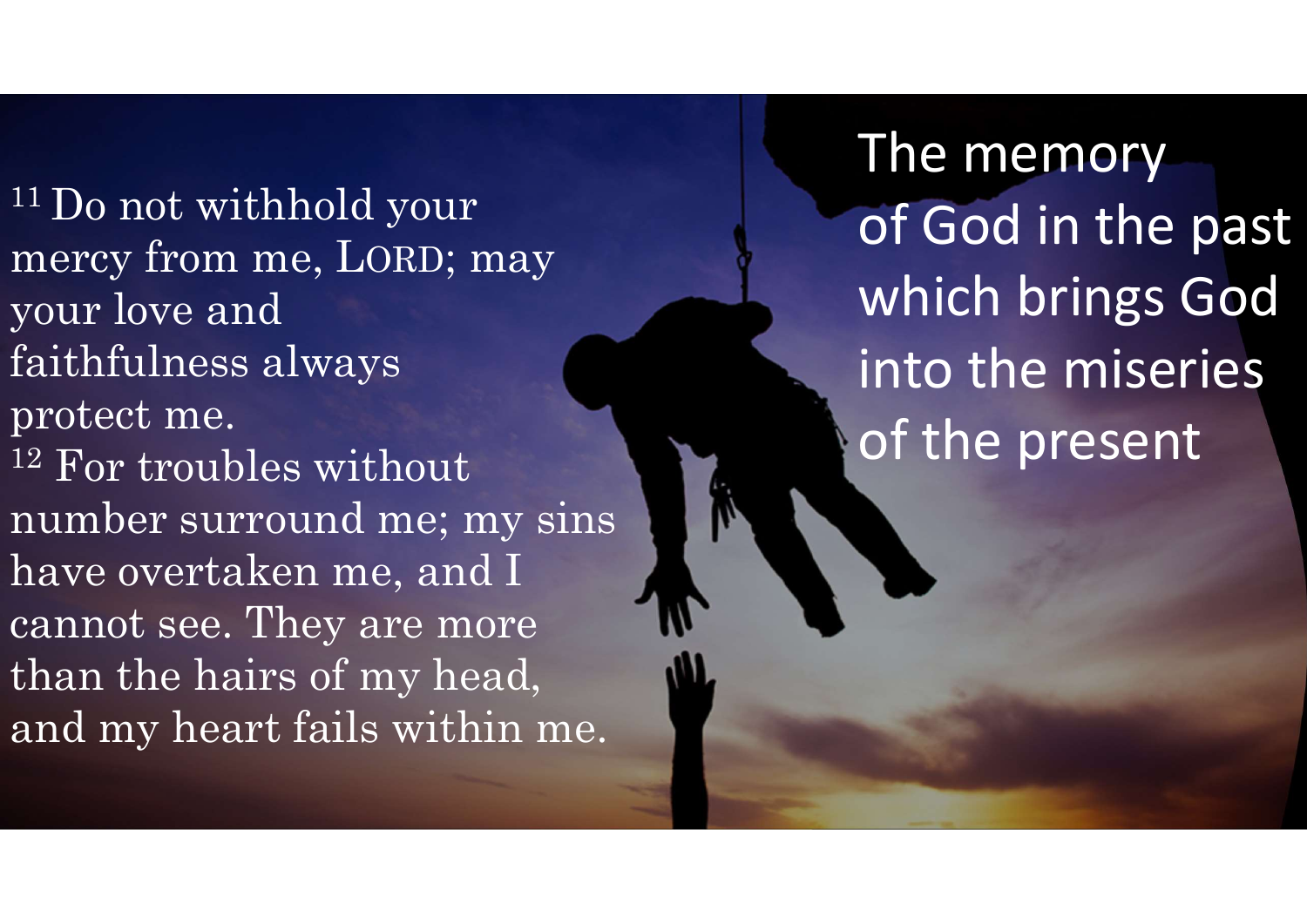#### Psalm 40

Psalm 40 The me<br>
<sup>13</sup> Be pleased to save me, LORD; of God<br>
come quickly, LORD, to help me. Which k  $\operatorname{salm}40$ <br>Be pleased to save me, LORD;<br>come quickly, LORD, to help me.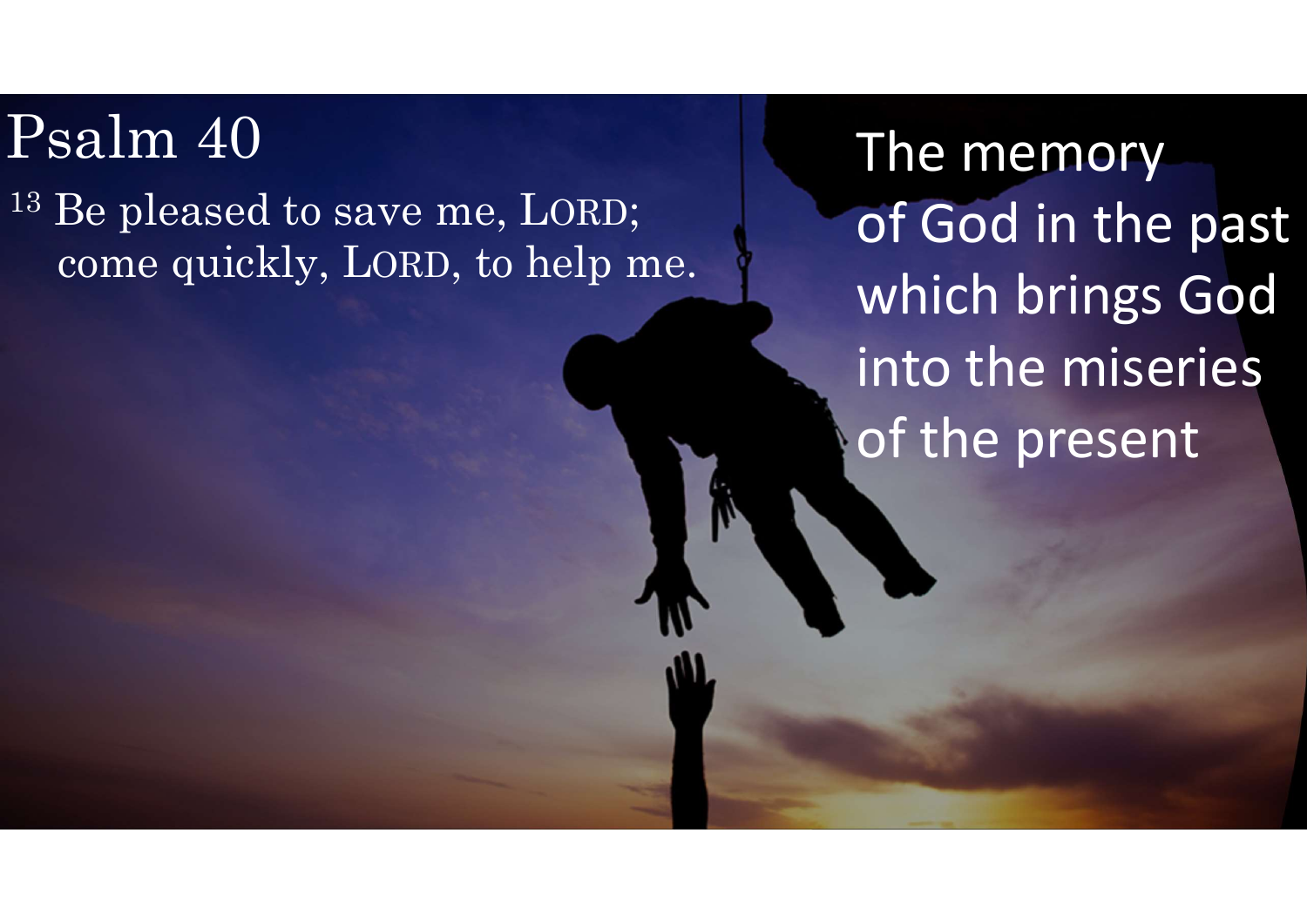# O God make speed to save me O Lord make haste to help me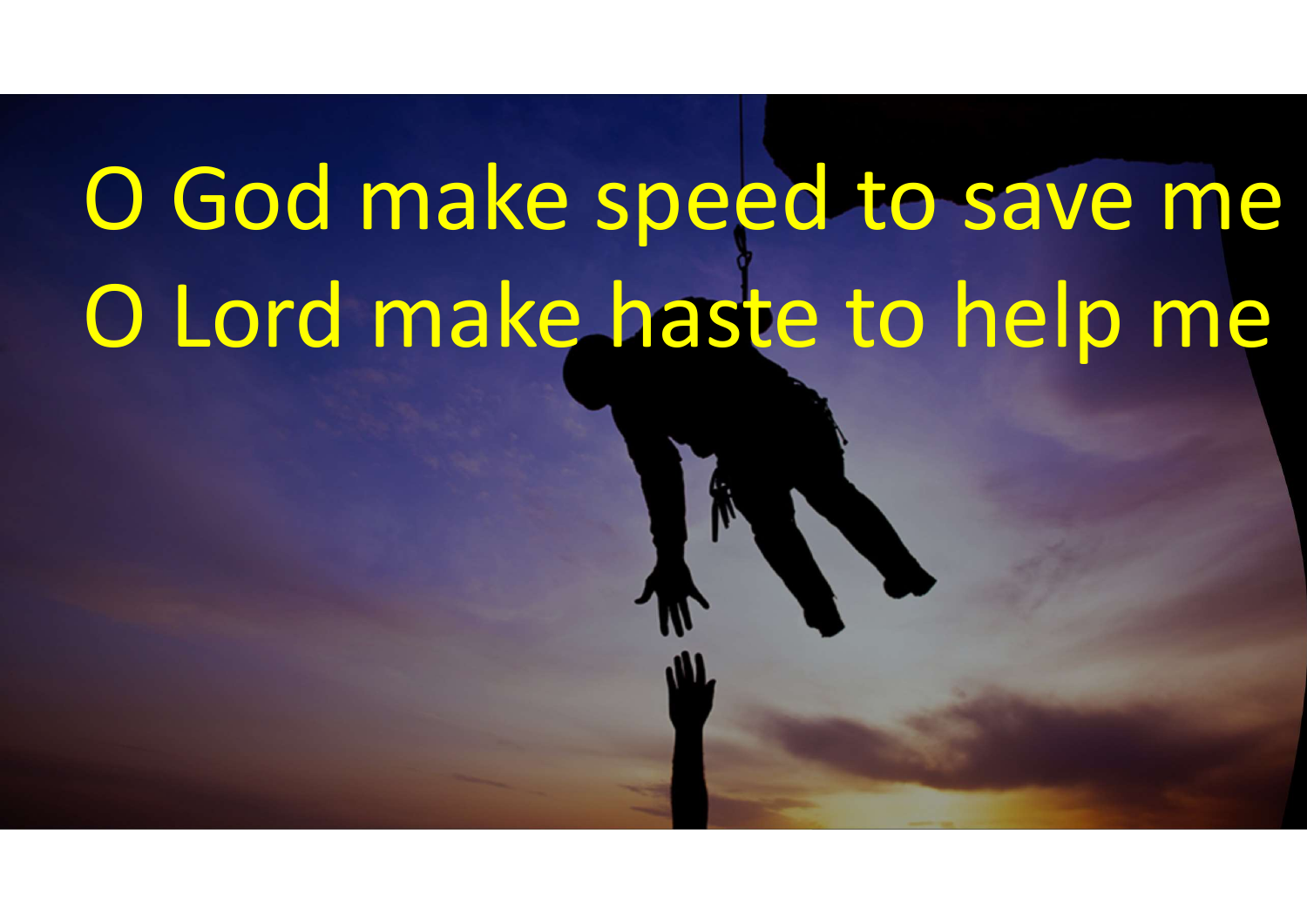<sup>14</sup> May all who want to take my life be put to shame and confusion; may all who desire my ruin be turned back in disgrace. <sup>15</sup> May those who say to me, "Aha! Aha!" be appalled at their own shame. <sup>16</sup> But may all who seek you May all who want to take my life<br>
be put to shame and confusion;<br>
may all who desire my ruin<br>
be turned back in disgrace. Into<br>
May those who say to me, "Aha! Aha!"<br>
be appalled at their own shame.<br>
But may all who seek yo may those who long for your savi help always say, be turned back in disgrace.<br>May those who say to me, "Aha<br>be appalled at their own shame<br>But may all who seek you<br>rejoice and be glad in you;<br>may those who long for your sa<br>lp always say,<br>"The LORD is great!"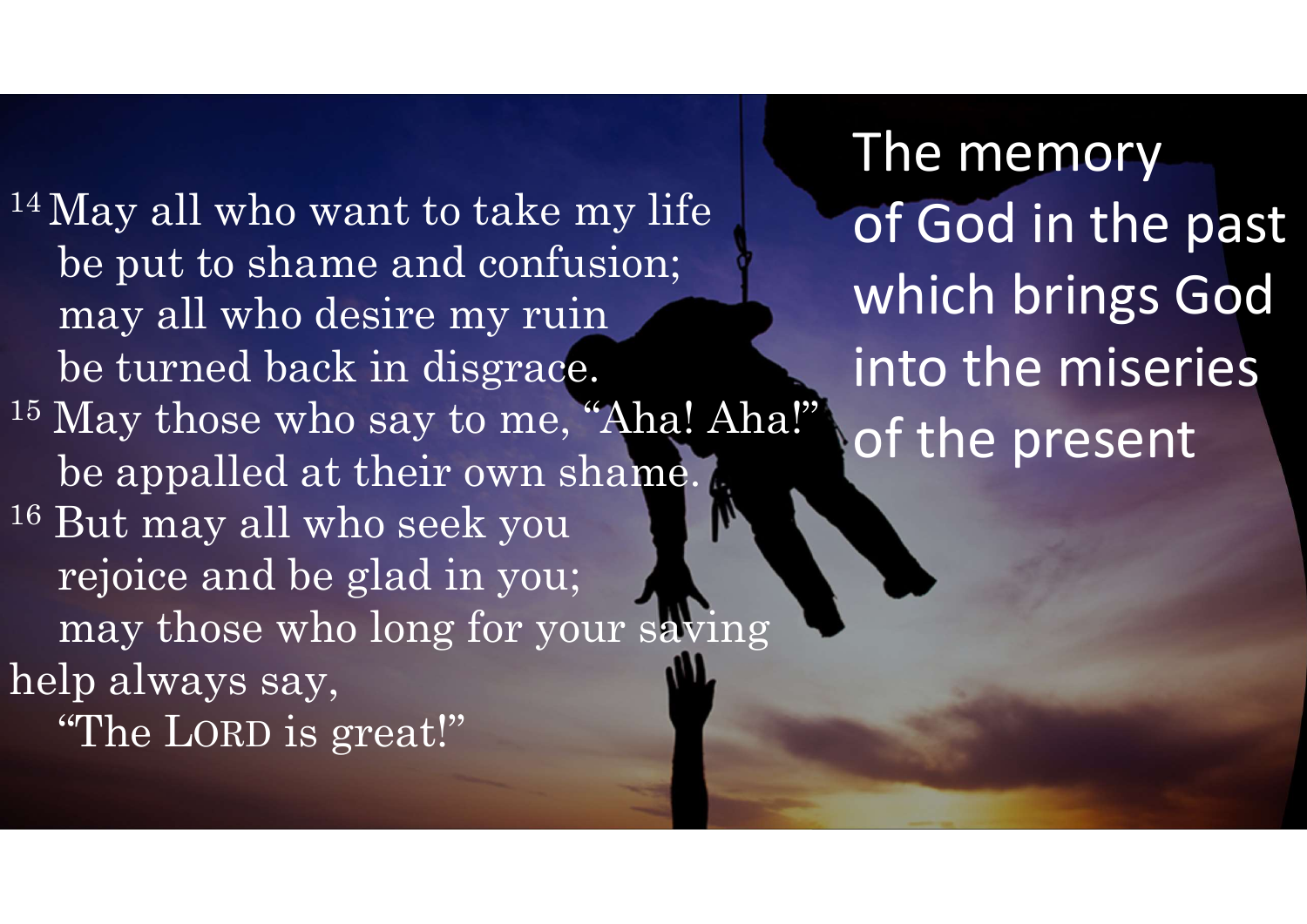<sup>17</sup> But as for me, I am poor  $^{17}$  But as for me, I am poor<br>and needy; may the Lord<br>think of me.<br>You are my belp and my  $^{17}$  But as for me, I am poor<br>and needy; may the Lord<br>think of me.<br>You are my help and my<br>doliverer: you are my God  $^{17}$  But as for me, I am poor<br>and needy; may the Lord<br>think of me.<br>You are my help and my<br>deliverer; you are my God, deliverer; you are my God, do not delay.